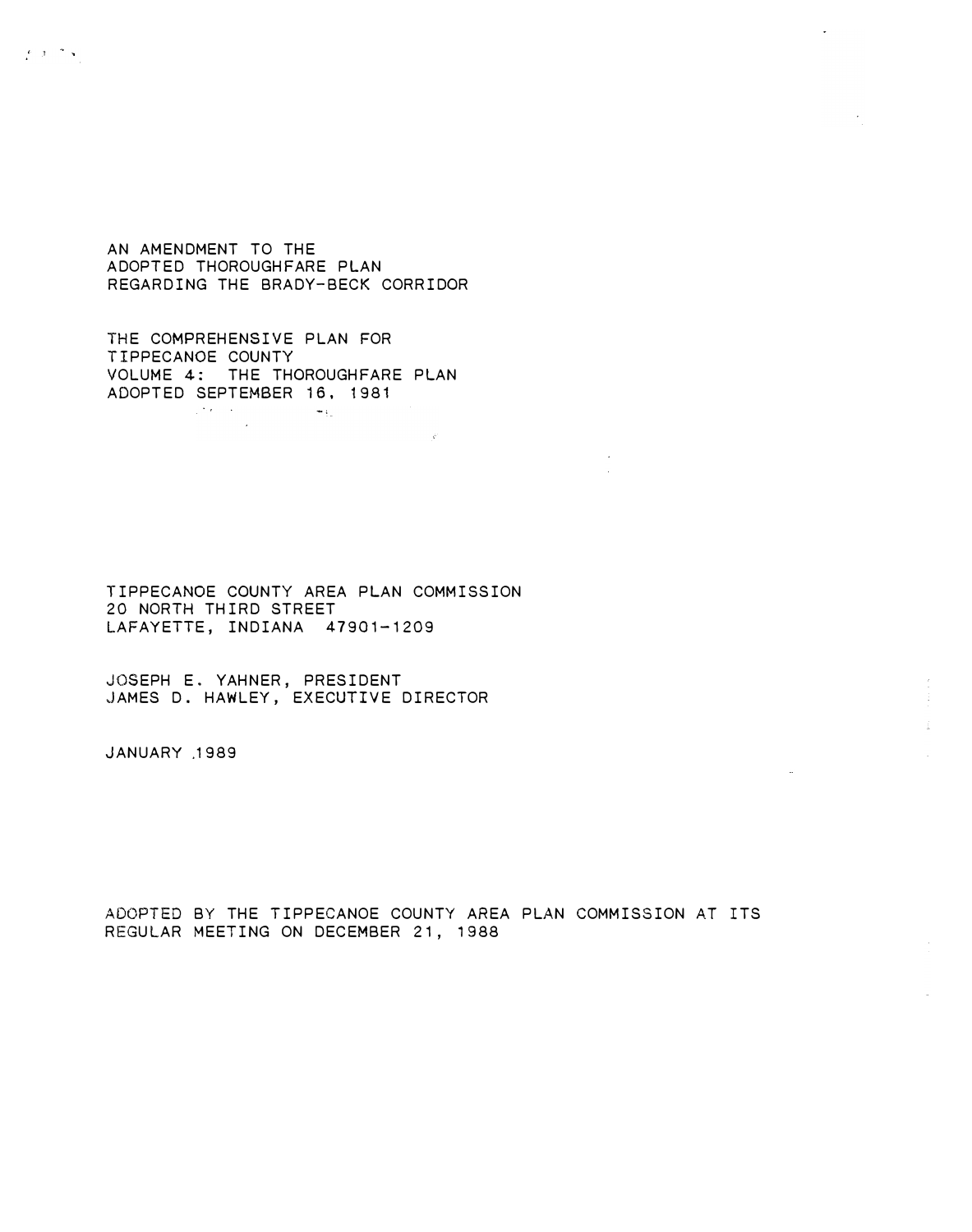## **BACK GROUND**

At the August 19, 1988 meeting of the Administrative Committee of the Greater Lafayette Area Transportation and Development Study, the Chairman, Mayor Riehle, requested the Area Plan Commission to hold a hearing and recommend an amendment to The Thoroughfare Plan (Volume 4 of The Comprehensive Plan for Tippecanoe County). The amendment involves the proposed extension of Brady Lane west of South 9th Street.

 $\mathbf{f}_\mathbf{p} \propto \mathbf{f}_\mathbf{q} \propto \mathbf{f}_\mathbf{p}$ 

The ''Brady-Beck" corridor shown in The Thoroughfare Plan is a continuous east-west Primary Arterial across the southern portion of Lafayette linking the Divided Primary Arterials of US 52 on the east and the State's proposed US 231 Road Relocation and Bridge Project on the west. This corridor includes segments of existing Brady and Beck Lanes and proposed roadway connections. SR 25 is shown as the connecting link with the proposed US 231 Project at the west end of the corridor. Last year the APC amended the Plan at the corridor's east end by replacing proposed Brady and Creasy Lane extensions with a single diagonal connection between SR 38 and US 52. This change was made in response to anticipated impacts on the area road system as a result of the SIA development.

For the Brady-Beck corridor west of 18th Street, The Thoroughfare Plan reflects the roadway improvements recommended in The Long Range Transportation Plan adopted in 1978. Brady Lane is shown as a due east-west extension between 9th and 18th Streets. West of 9th, the Plan shows a proposed roadway along the west edge of the Norfolk Southern Railroad to connect Brady and Beck Lanes (see "Before" graphic attached to this report).

The amendment is in response to a couple of projects that have developed over the past few years. Most recently, the City of Lafayette has been working on a major drainage facility that involves the land along the west edge of the Norfolk Southern Railroad between S. 9th Street and Beck Lane. This segment is also a portion of land set aside for the sanitary sewer-force main coming from the SIA plant. Further, Twyckenham Boulevard, a road built to "collector" standards (44-ft. of pavement width back-to-back of curb) between 9th Street and CR 50 E, has been constructed since The Thoroughfare Plan was adopted. This road is aligned with the proposed extension of Brady between 9th and 1 3th Streets.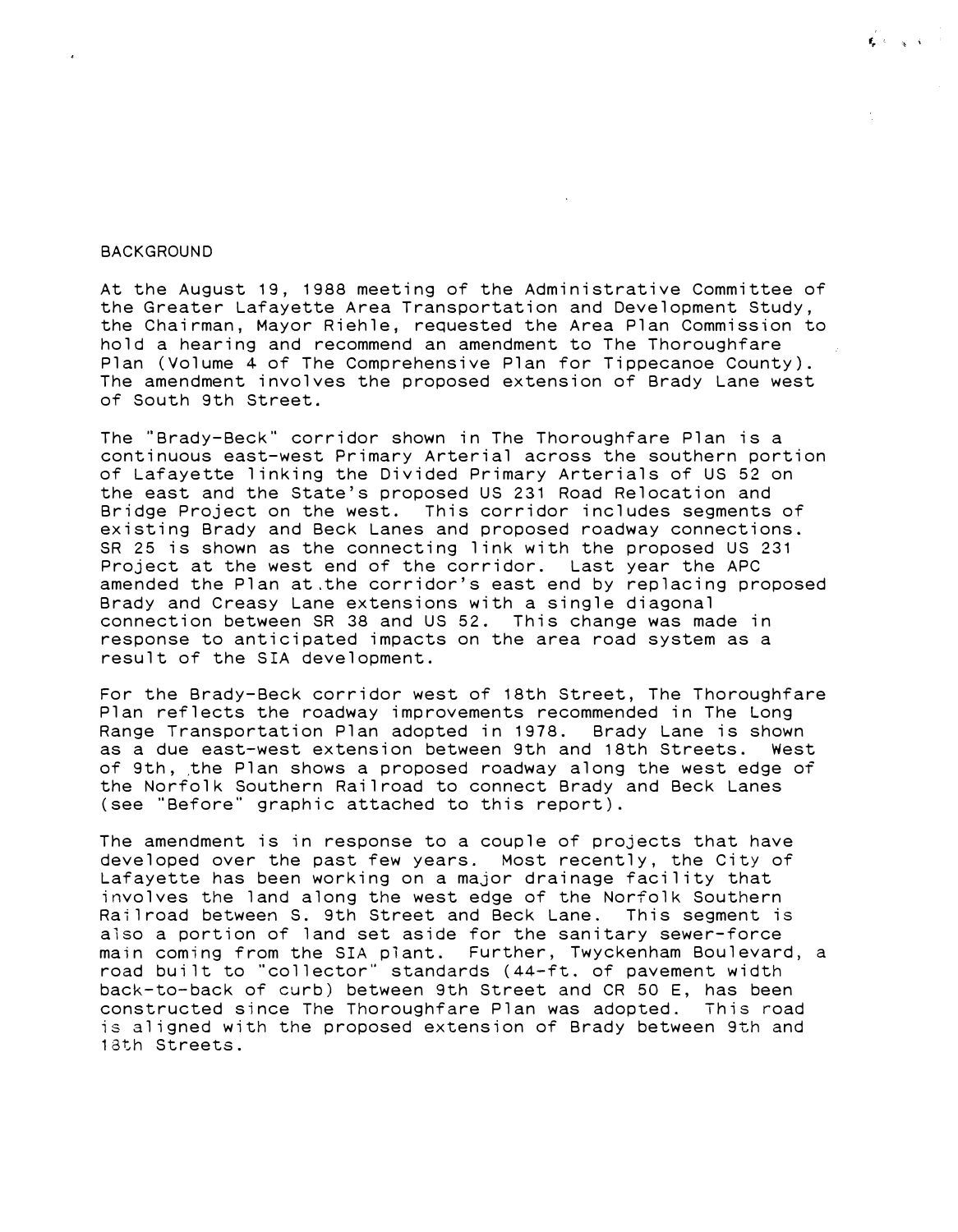## THE THOROUGHFARE PLAN AMENDMENT TO THE BRADY-BECK CORRIDOR

The initial proposal was formulated by Staff in consultation with the County Highway Engineer, Lafayette's Assistant City Engineer and the City's Director of Water Pollution Control. The changes are based on recommendations of the Greater Lafayette Area Technical Highway Committee. The proposal was discussed at their regular meetings in October and November 1988. The amendment shifts the arterial further to the south and west (see "After" graphic attached to this report).

The existing Twyckenham Boulevard becomes part of the corridor between 9th Street and CR 50 E. At CR 50 E, then, instead of connecting with Beck Lane to the north, the arterial is extended in an east-west alignment, crossing the existing US 231. The section of Beck Lane that was a Primary Arterial is now reclassified as a Secondary Arterial east of the existing US 231 , and a Local Road to the west.

Between US 231 and Old Romney Road the corridor follows the north property line of the Weaton Subdivision. At Old Romney Road the Plan shows alternative routes to connect with the proposed US 231 Project under study by the Indiana Department of Highways. One \_alternative would use the existing alignment along Old Romney Road north to SR 25; the other alternative is to extend the proposed road west of Old Romney Road to make a direct connection with proposed US 231. At this point in time it is not known whether the intersection of the proposed US 231 and SR 25 will be at-grade or grade-separated. If the intersection is at-grade, then the direct connection with the proposed US 231 is preferred. But if projected traffic volumes justify the need for a gradeseparated interchange, then using the Old Romney Road link to SR 25 is the preferred route: the direct connection to proposed US 231 would be too close to on/off ramps.

Most of the property near the corridor is zoned for residential purposes. Properties near the intersection of US 231 and Beck Lane are zoned General Business. Also, lots in the Weaton Subdivision are eligible for certain business uses. The Land Use Element of the Comprehensive Plan designates much of the area traversed by this corridor as Phase I Residential. The area between existing US 231 and Old Romney Road--the Weaton Subdivision and the area to the north adjacent to the existing Lafayette Plaza South Shopping Center--is planned for Commercial use.

 $\alpha = \frac{\mathfrak{p}}{\mathfrak{p}} \frac{1}{\mathfrak{p}}$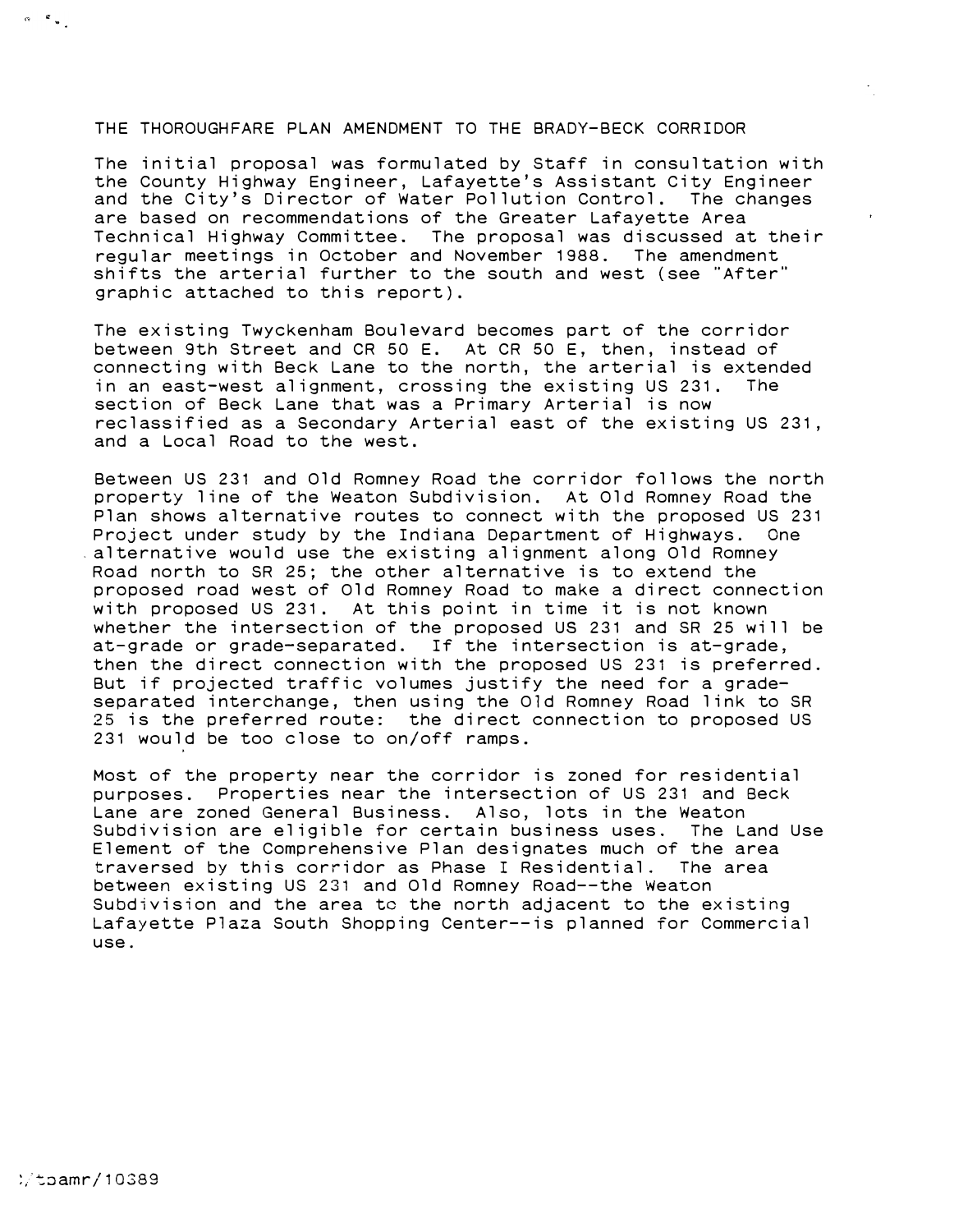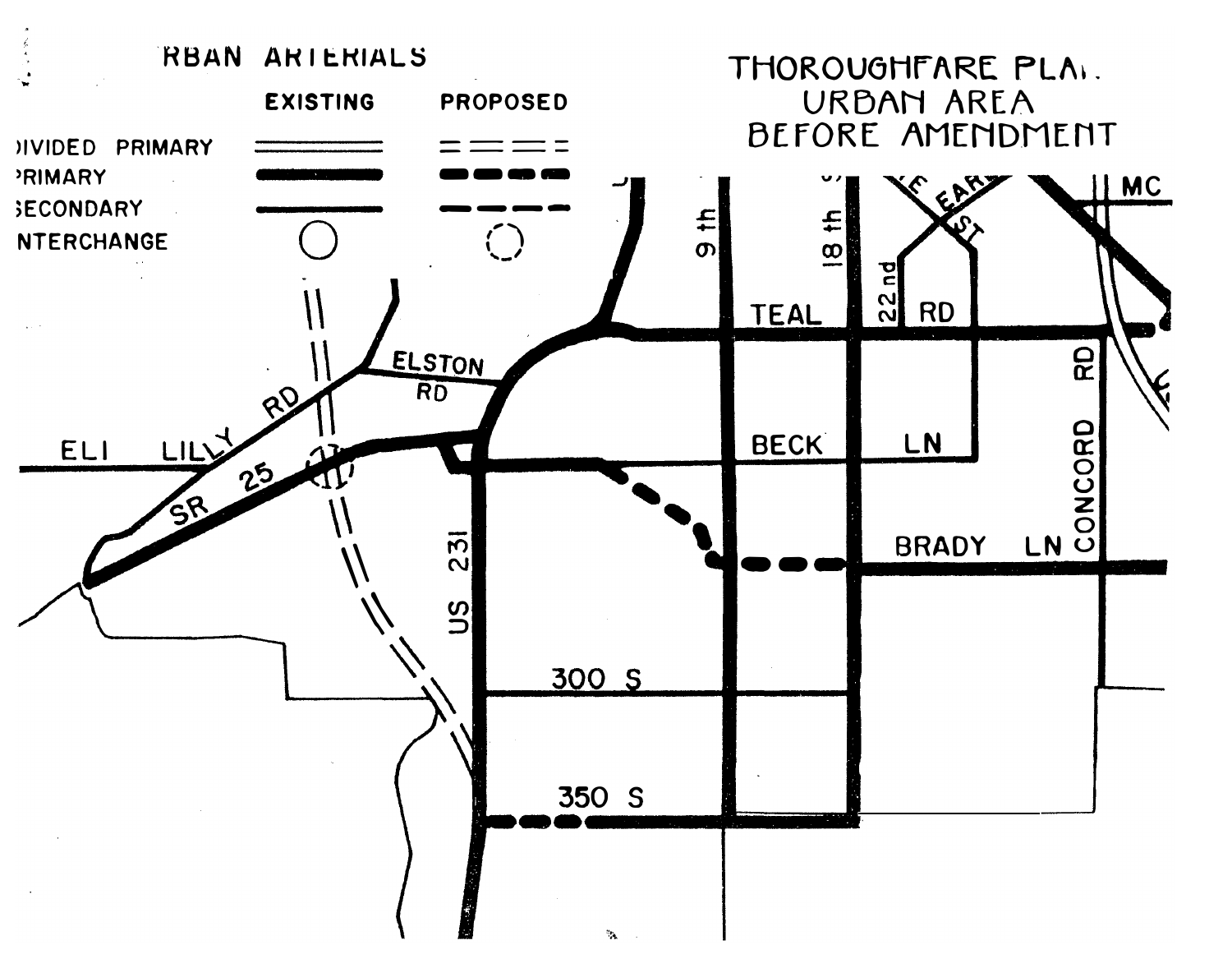